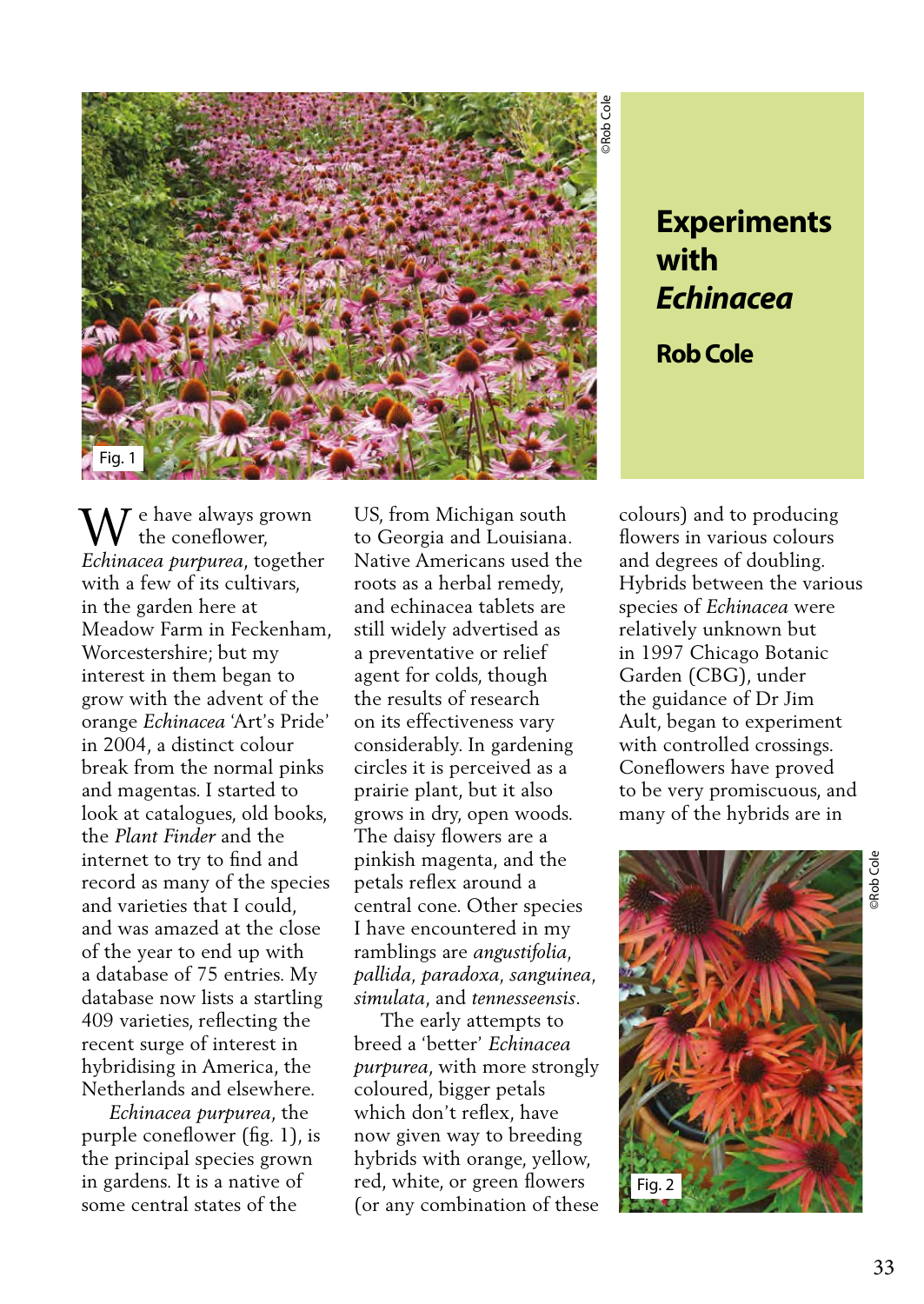

turn fertile, which makes the potential for combining characteristics almost limitless. The species CBG used were *E. purpurea* (both magenta and white forms), *E. angustifolia, E. paradoxa*, and *E. tennesseensis*.

 The first inter-specific hybrid to be released to gardeners in 2004 was

*E.* 'Art's Pride' (fig. 2), its mother plant whiteflowered *E. purpurea* 'Alba' and the father plant yellowflowered *E. paradoxa*. This hybrid has bright orange flowers. It was named after Arthur (Art) Nolan, the financial benefactor who made the breeding research possible. I became aware of the proposed introduction of this new hybrid in late 2003 when it was featured in the little quarterly magazine *PLANTS*, sadly long since defunct. In June 2004 I eventually bought from Bob Brown two plants which I grew on in pots (and I still have them). The press releases all described it as vigorous, but few purchasers agreed as they quickly lost their plants. The press releases also said that it did not set seed, but I collected viable seed from

**Rob** Cole



my two plants and sowed it in 2005. I selected a few of the resulting 88 seedlings, quite good reds or oranges, and potted them up to see how they fared (fig. 3). The remainder mostly went to the compost heap.

 I collected seed from the first selected plants the following year, and so began my attempts at raising better-coloured and more vigorous, longerliving plants. Since the original 2005 sowing, I have to date (in December 2018) potted up 13,572 seedlings and selected 823 as worthy of growing on for further assessment. Of these, 528 have since been lost or discarded as better seedlings appeared, but in spring 2012 the best 100 were lined out in a trial bed in the nursery to explore how they would grow in 'a garden situation' (fig. 4). Most have done remarkably well, especially during the hot spell in July 2013 when not one plant even wilted though the ground cracked in the drought. In fact about 60% have survived the five years since planting. This year I cleared the bed and replanted it with 35 newer seedlings, and I've started to propagate only the very best remaining selections by division. Introducing new plants is a lengthy process!

 Echinaceas require a reasonable soil (why do all gardeners think their soil is awful?) and preferably an open position without competition,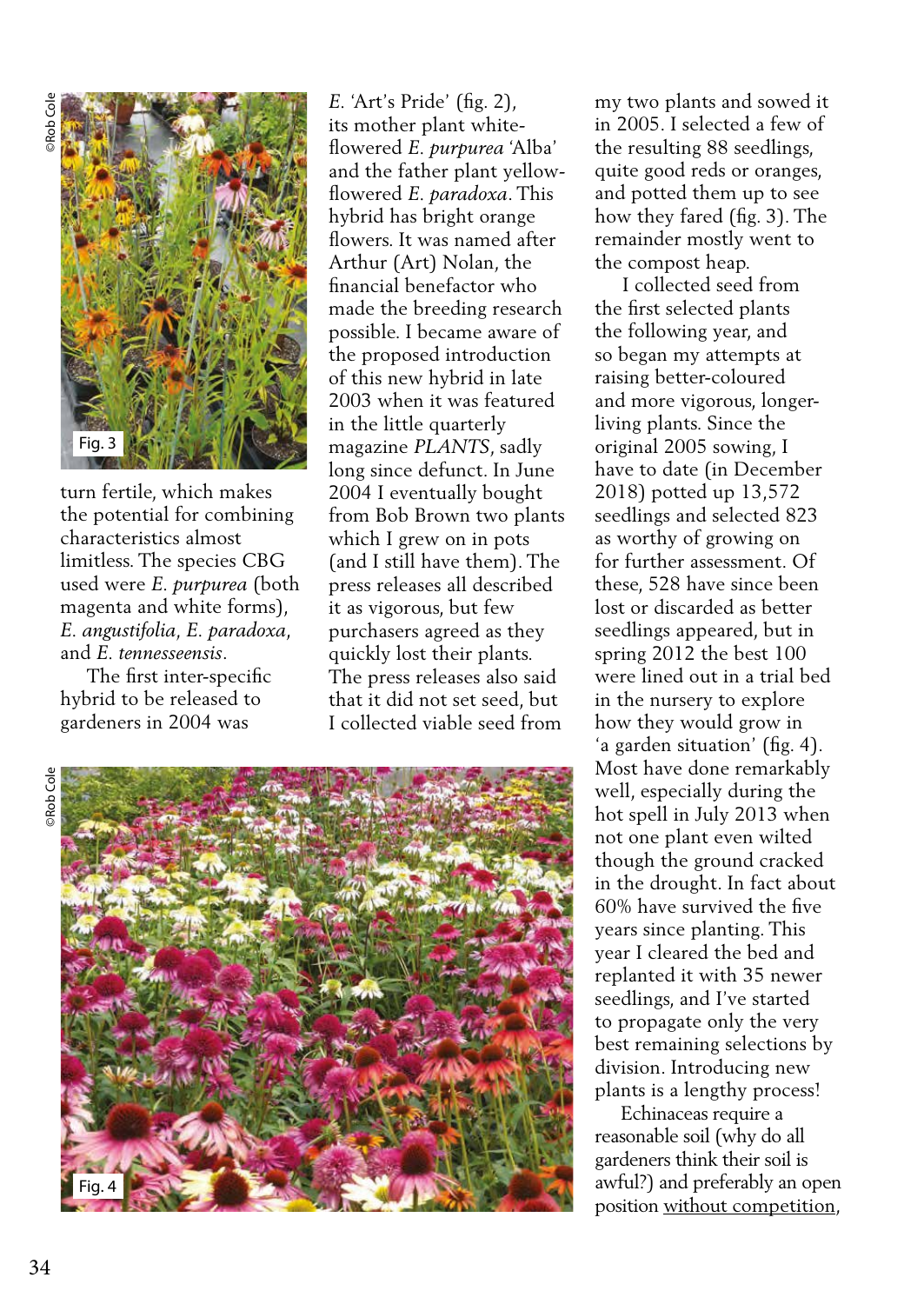though I have found them to be tolerant of a little shade for part of the day. Winter wetness is certainly to be avoided, so a well-drained site is needed, especially for the yellow-flowered hybrids which derive their colour from *E. paradoxa*, a plant found in dry habitats.

 A plant classified as a perennial does not, of course, mean that it will last forever, and echinaceas are no exception. But since the introduction of the new commercially available hybrids, they have acquired a reputation as plants to be avoided as they always die. I believe this is often the result of new varieties being introduced without long-term trials, as in the competitive world of 'new plant' production, the breeders' aim is to get a plant into the market before their competitors.

 So my aim in seedsowing and selection has been to produce attractive, vibrant, strong colours on plants which don't readily die. Only by growing lots of seedlings do you stand a chance of finding this ideal combination, and only longterm trials will tell you if it is a survivor. My experience has been that seedlings of hybrids with long slender leaves (fig. 5), typical of *E. paradoxa*, often give the strongest colours but the weakest plants, whereas those with broad leaves typical of *E. purpurea* (fig. 6), are the strongest plants,



but only some produce strong colours: these are the ones I am looking for. At the pricking-out stage I now discard all seedlings with long slender leaves as a matter of course. I pot up and grow on about a thousand seedlings each year and they are lined out in their pots, outside in the nursery (fig. 7). I have never tried growing them in our polytunnel as I think true hardiness can be assessed only when they're grown with no protection.

 My dabblings in raising echinacea seedlings started to have some worthwhile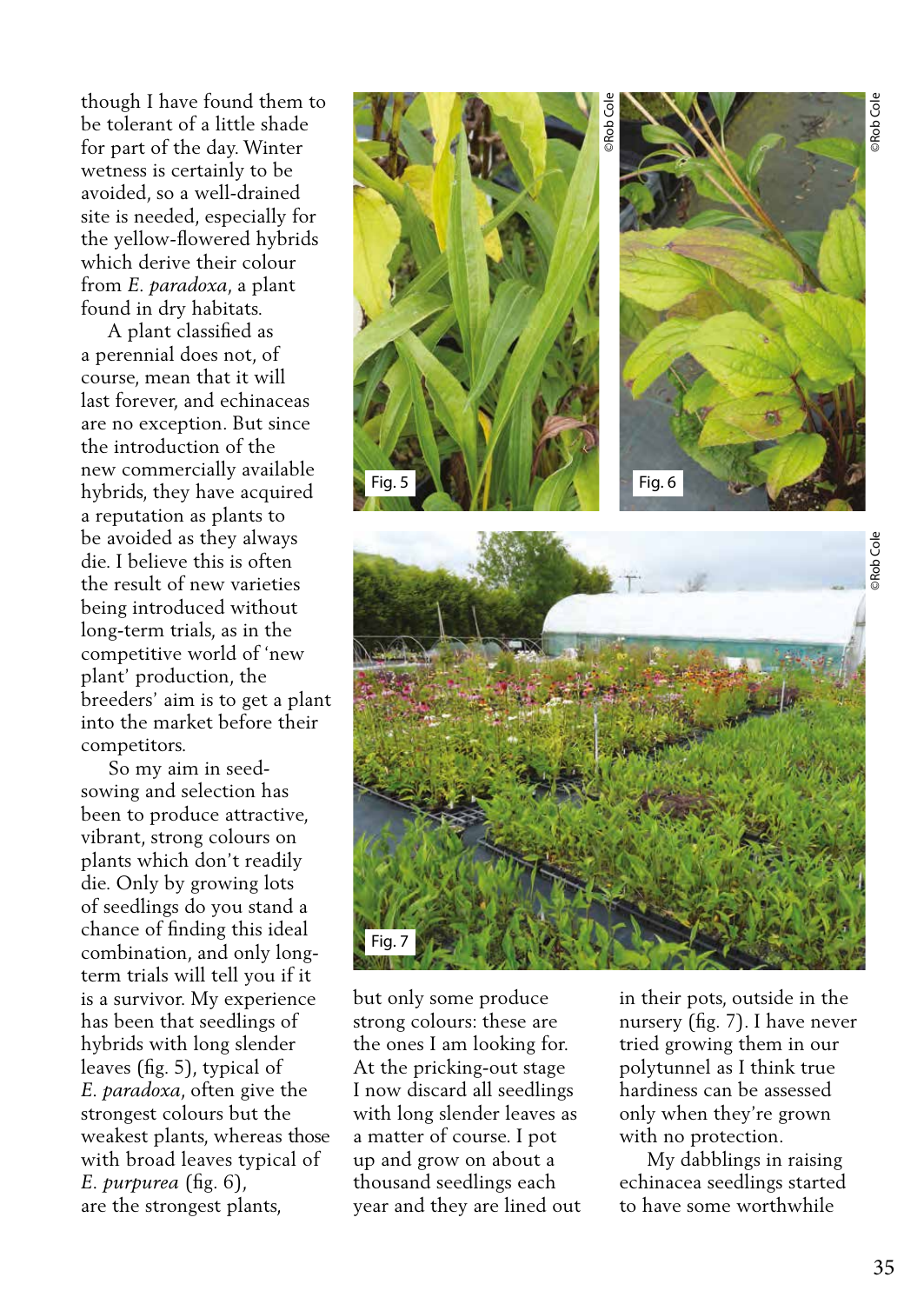

©Rob Cole ©Rob Cole Fig. 9



success in 2009, when some seedlings from 2007 sowings flowered for the first time. Particularly notable was my first double seedling (fig. 8), a dark orange from seed of *E. purpurea* 'Razzmatazz', itself a double, but pink. I named it *E*. 'Feckenham Flame'. Another was a good brightorange single (fig. 9), and a third was a sunset-pinkishorange with multi-layered petals (fig. 10). These and many others set seed, and since then, each year, I allow my best selections to seed, then sow the seed in the hope of producing a better next generation.

 *Echinacea* seed is easy to harvest: it can be found in the cone as it matures

and goes brown (fig. 11). It's best collected by cutting off the mature cone, placing it in a container (I use a margarine tub) and leaving it to dry for a day or two. The seed can be dislodged quite easily by shaking and probing (fig. 12), but then it needs to be separated from all the accompanying trash. Each seed looks like the base of an elongated shuttlecock, but this is only the outer casing containing a single true seed shaped like a very small, brown apple pip. It's not necessary to remove the outer casing as it rots readily when sown, allowing the 'pip' to germinate freely when it is ready.

 I find it important to go through the collected seed carefully and save only the firm ones, which hopefully are viable. If you press each of the seeds with your fingernail, you'll see that often the majority can be readily squashed – these are empty husks. If your thumbnail meets with resistance, you will have found a viable seed, one to keep and sow. These are usually a slightly darker colour and look 'fatter', so you can often do a visual trawl before you bring your fingernail into play. All a bit fiddly, but the proportion of viable seed to trash can be quite low (fig.13), and at least you'll know that you're going to be starting with viable seed.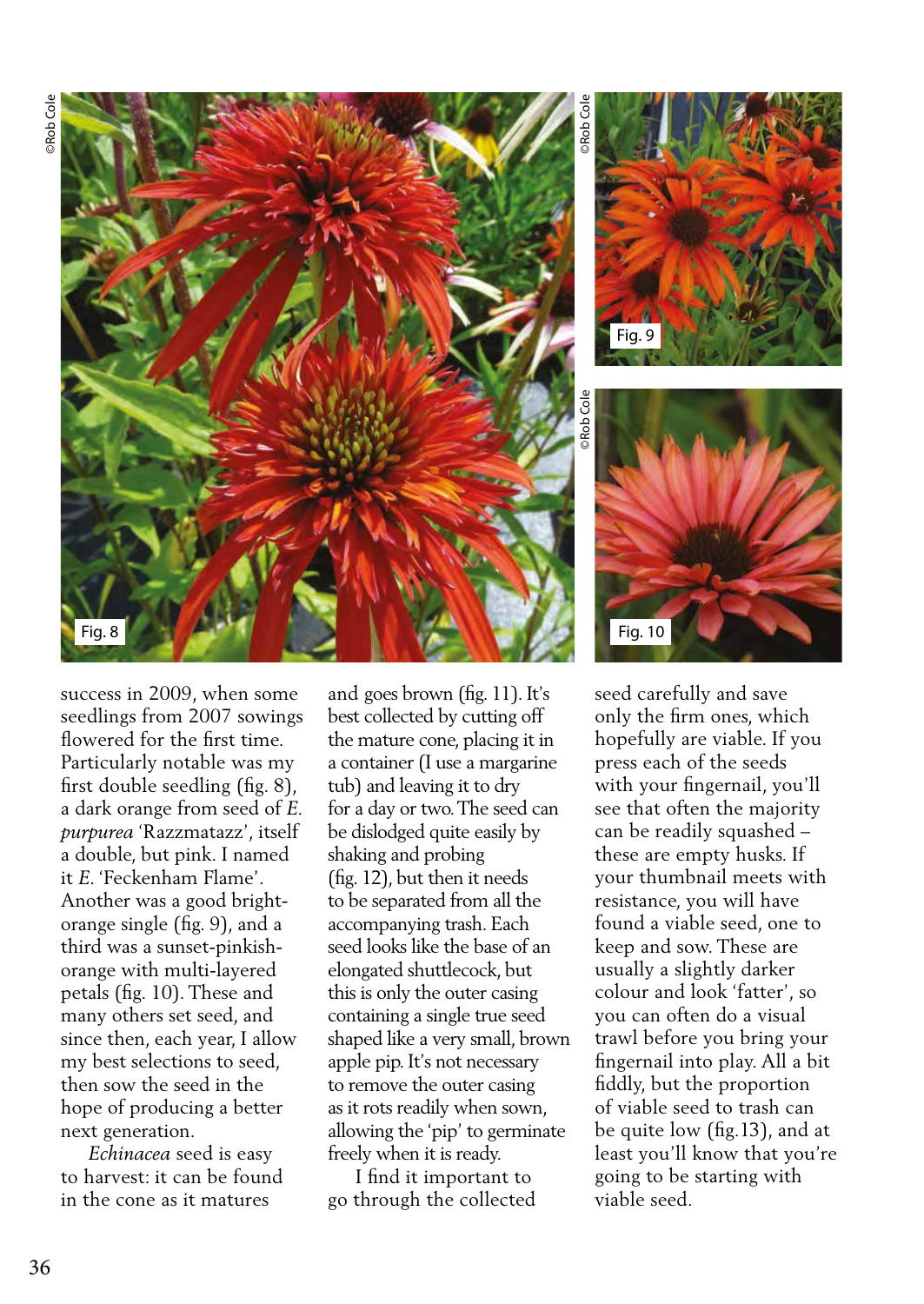

 For seeds I use a 3:2:1 mixture of peat-free compost, John Innes No. 2 and horticultural grit, all passed through a 6mm sieve to ensure a loose, friable mix, a boon when you come to separating and pricking out the seedlings (fig. 14). I sow about 25 seeds in each 9cm pot in mid-December, add a light covering of horticultural grit, and leave them outside in an open frame, protected with a covering of fine mesh to foil hungry mice; set some traps, too, because mice seem to be able to get in anywhere, as in some years I have found to my cost. I give the seeds a gentle watering after sowing, but there's rarely need to water again before they germinate. Don't worry about severe frosts or snowfall as both help the germination process.

 Germination usually takes place readily during the early part of the following spring (fig. 15), and the seedlings should be ready for potting up individually into 11cm pots by the end of April.





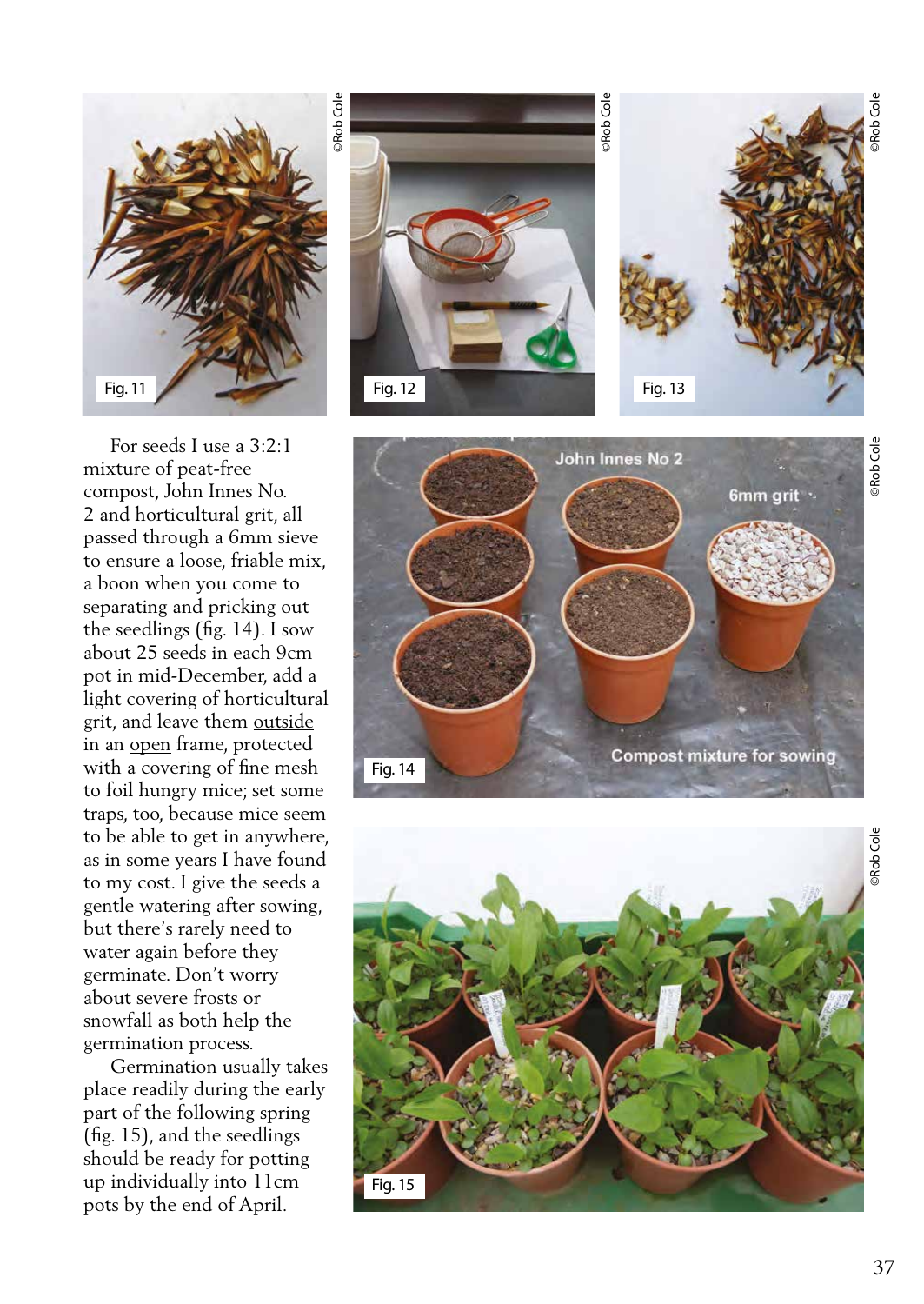





Grow them on unprotected, and you can expect about half of them to flower around the end of July in the same year and the remainder the following year.

 At the selection stage, I look for bushy plants, upright and sturdy, not too tall (tall plants usually fall over so are the first to be discarded), and clean-coloured flowers (especially reds and oranges) (figs 16 & 17), preferably on a strong, dark stem (fig. 18), floriferousness, and giving a

©Rob Cole

Rob Cole

long period of flowering with a constant succession of buds. In later years, some of my single-flowered seedlings have had a double or triple layer of petals (fig. 19), and I am trying to preserve and encourage this feature. Double flowers occasionally appear (figs 20, 21 & 22) and I select any good forms and save what little seed they produce to try to increase the possibility of these occurring, though seeds from double flowers don't always produce double seedlings.